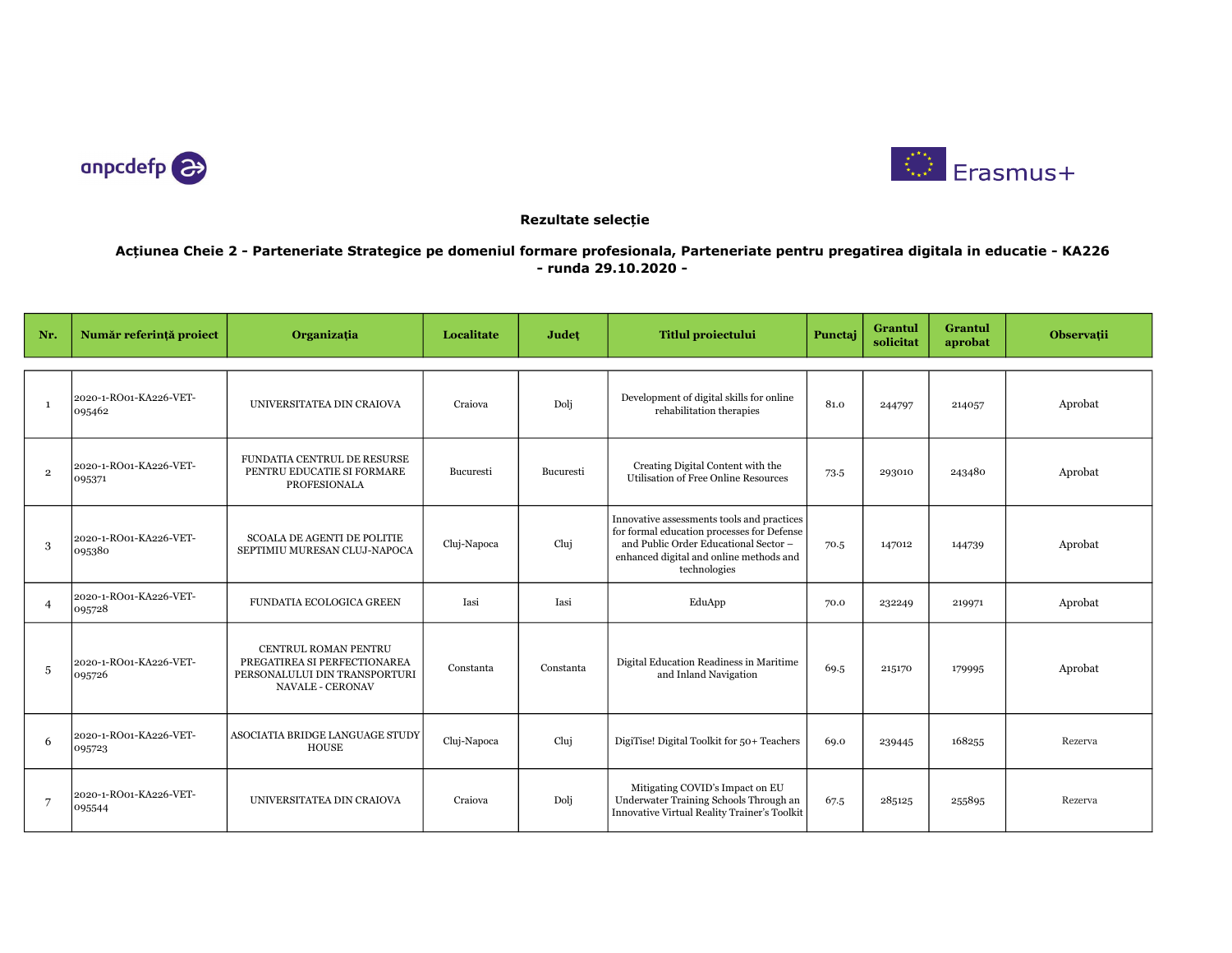| 8  | 2020-1-RO01-KA226-VET-<br>095611 | UNIVERSITATEA STEFAN CEL MARE<br><b>DIN SUCEAVA</b> | Suceava     | Suceava   | Entrepreneurship through Gamification for<br>Graduate next Generation Entrepreneurs                                                                                          | 64.0 | 299866 | $\mathbf{o}$ | Respins - fonduri<br>insuficiente |
|----|----------------------------------|-----------------------------------------------------|-------------|-----------|------------------------------------------------------------------------------------------------------------------------------------------------------------------------------|------|--------|--------------|-----------------------------------|
| 9  | 2020-1-RO01-KA226-VET-<br>095696 | Institutul Roman de Educatie a Adultilor            | Timisoara   | Timis     | Open Educational Resources for Vocational<br>Education and Training in Ubiquitous<br>Society                                                                                 | 64.0 | 296110 | $\mathbf{o}$ | Respins - fonduri<br>insuficiente |
| 10 | 2020-1-RO01-KA226-VET-<br>095412 | ASOCIATIA OAMENILOR DE AFACERI<br><b>ARGES</b>      | Pitesti     | Arges     | Digital healthcare services in the new post-<br>covid reality – innovative competences for<br>healthcare and social care sectors                                             | 63.5 | 177353 | $\mathbf{o}$ | Respins - fonduri<br>insuficiente |
| 11 | 2020-1-RO01-KA226-VET-<br>095391 | S.C. ASSIST SOFTWARE S.R.L.                         | Suceava     | Suceava   | ROGER-Entrepreneur serious game for<br>low Skilled Young people                                                                                                              | 63.0 | 138047 | $\mathbf{o}$ | Respins - fonduri<br>insuficiente |
| 12 | 2020-1-RO01-KA226-VET-<br>095413 | UNIVERSITATEA DIN CRAIOVA                           | Craiova     | Doli      | Lifelong e-learning Platform for the<br>Manufacturing sector in Europe                                                                                                       | 62.5 | 262989 | $\mathbf 0$  | Respins - fonduri<br>insuficiente |
| 13 | 2020-1-RO01-KA226-VET-<br>095644 | Institutul Roman de Educatie a Adultilor            | Timisoara   | Timis     | DigiTeach-Upscaling Social Sciences<br>teaching competences in the digital age                                                                                               | 62.5 | 153805 | $\mathbf{O}$ | Respins - fonduri<br>insuficiente |
| 14 | 2020-1-RO01-KA226-VET-<br>095484 | SCOALA POSTLICEALA CHRISTIANA                       | Galati      | Galati    | Platforma eLearning pentru simularea<br>activitatii practice de nursing                                                                                                      | 62.0 | 68460  | $\mathbf{o}$ | Respins - fonduri<br>insuficiente |
| 15 | 2020-1-RO01-KA226-VET-<br>095235 | COMPLEXUL MUZEAL NATIONAL<br><b>MOLDOVA IASI</b>    | Iasi        | Iasi      | Increasing COmpetitiveness of MUSeum<br>Staff through sustainable professional<br>training and upskilling strategy for facing<br>Covid-19 and other crises                   | 61.5 | 278532 | $\mathbf{o}$ | Respins - fonduri<br>insuficiente |
| 16 | 2020-1-RO01-KA226-VET-<br>095312 | UNIVERSITATEA BABES-BOLYAI                          | Cluj-Napoca | Cluj      | Managing Natural Balance via the use of<br>Digital Tools in the 21st century                                                                                                 | 61.5 | 247132 | $\mathbf 0$  | Respins - fonduri<br>insuficiente |
| 17 | 2020-1-RO01-KA226-VET-<br>095595 | ASOCIATIA GLOBAL HELP                               | Craiova     | Dolj      | Digital era and dynamic learning for<br>improving VET quality and attractiveness<br>through cross-sectoral approach of social<br>care sector and physical education training | 61.5 | 157992 | $\mathbf 0$  | Respins - fonduri<br>insuficiente |
| 18 | 2020-1-RO01-KA226-VET-<br>095229 | S.C. ROGEPA S.R.L.                                  | Baia Mare   | Maramures | DivErSity Tolerance IN E-Environment                                                                                                                                         | 61.0 | 261552 | $\mathbf 0$  | Respins - fonduri<br>insuficiente |
| 19 | 2020-1-RO01-KA226-VET-<br>095619 | UNIVERSITATEA LUCIAN BLAGA DIN<br><b>SIBIU</b>      | Sibiu       | Sibiu     | AdvanCed training for Rural Entrepreneurs                                                                                                                                    | 60.0 | 266016 | $\mathbf{o}$ | Respins - fonduri<br>insuficiente |